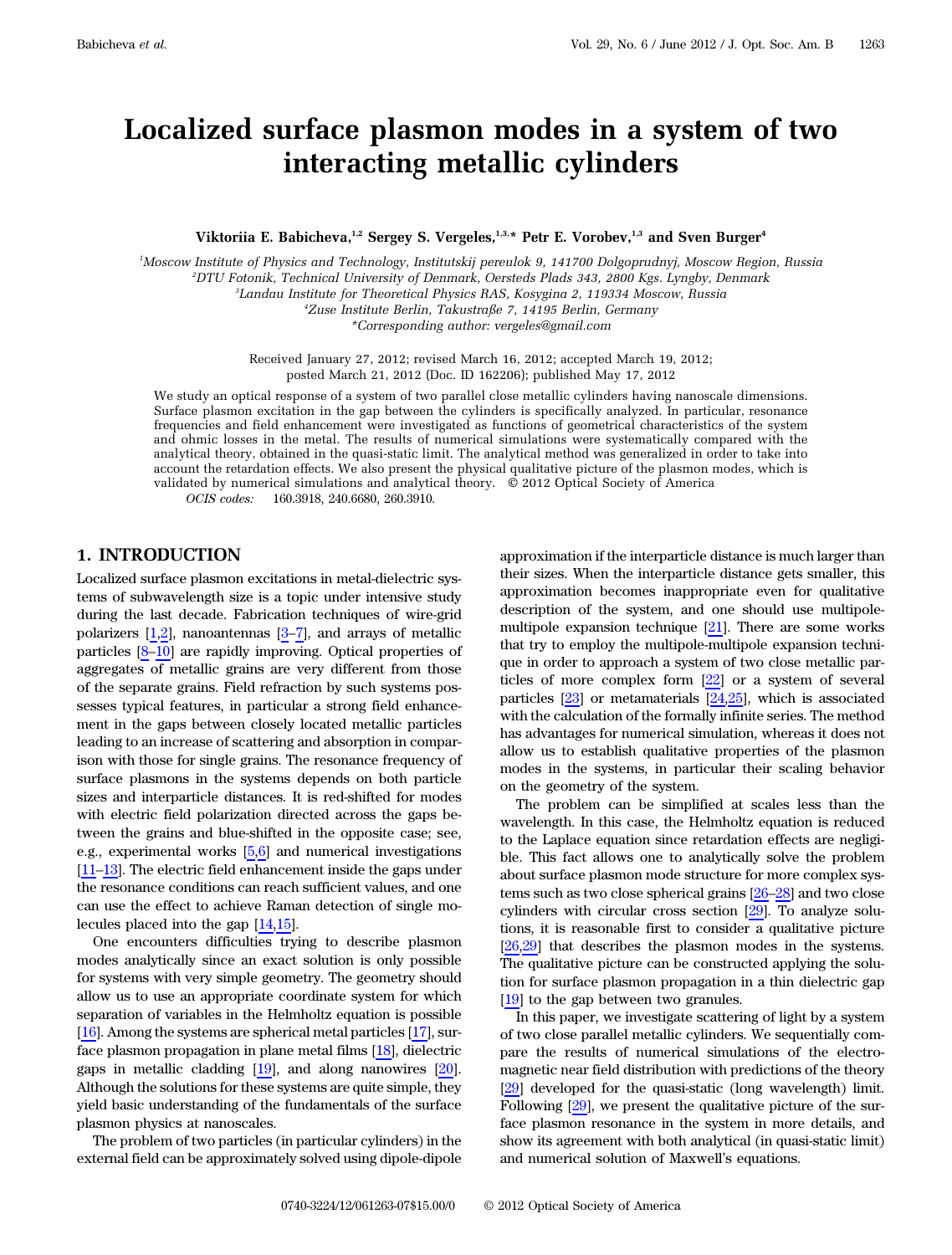One of the main flaws of the method employed in [[29\]](#page-6-22) is that it does not account for retardation effects, which means that its applicability diminishes with the increase of the system size. Moreover, it does not account for the radiation losses, which could be significant even for the small system, provided that the ohmic losses are small enough. In this paper, and it is its main point, we present the numerical results that on the one hand account for the retardation effects, and thus are applicable for the systems of any size and material constants, and on the other hand extend the analytical methods of [\[29](#page-6-22)] to account for the radiation losses explicitly. We verify the accuracy of our numerical calculations by systematically comparing their results to analytical ones in the appropriate limit of small system size. We also present the results of numerical simulations for the silver cylinders in the experimentally interesting region of frequencies and for realistic sizes (up to 100 nm), which is slightly beyond the scope of the analytical quasi-stationary method, which describes the picture only qualitatively. Silver is chosen since it is widely used in experimental works in nano-optics (see, e.g., [\[9,](#page-6-23)[30\]](#page-6-24)) due to its low ohmic losses.

### 2. PROBLEM FORMULATION

We examine scattering of an electro-magnetic plane wave by two close metallic cylinders under the conditions of surface plasmonic resonance. The size of the cylinders in cross-plane is assumed to be of the order or less than the wavelength. Figure [1](#page-1-0) illustrates the system of two cylinders with circular cross sections together with the Cartesian coordinate system that we operate. The radii of both cylinders are equal to  $a$ , and the width of the gap between the cylinders is  $\delta$ . We consider a particular case of TM-wave when the electric field of the incident wave is polarized along the line connecting the cylinders' axes. Such a choice is made because surface plasmon modes with red-shifted resonance frequencies and high local enhancement of the electric field in the gap between the cylinders [\[29](#page-6-22)] are achieved for this polarization only. The red shift corresponds to a high negative value of the dielectric constants contrast (permittivity ratio)  $\varepsilon = \varepsilon_m/\varepsilon_d$ , where  $\varepsilon_m$ and  $\varepsilon_d$  are the permittivities of the metal and the surrounding dielectric, respectively.

<span id="page-1-1"></span>The complete system of Maxwell's equations can be reduced to the wave equation on the only nonzero magnetic field  $Z$ -component  $H$ ,



$$
\operatorname{div}\frac{1}{\varepsilon(r)}\operatorname{grad} H + \frac{\omega^2}{c^2}H = 0,\tag{1}
$$

where  $\omega$  is the frequency of the incident wave. We assume the magnetic permeability  $\mu$  to be unity both in metal and in surrounded space. The electric field is orthogonal to OZ-axis; thus the problem becomes effectively two-dimensional. The electric field distribution can be restored as  $E^{\alpha} = (ic/\sqrt{2})$  $\omega\varepsilon(r)\eta_{\alpha\beta}\partial_{\beta}H$ , where  $\eta_{\alpha\beta}$  is two-dimensional antisymmetric tensor,  $\eta_{xy} = 1$ , and  $\alpha$ ,  $\beta$  runs values x, y.

The numerical simulations were performed with commercially available software JCMsuite [\[31](#page-6-25)]. The software solves Maxwell's equations based on a finite element method (FEM). It gives high advantages in simulations of structures with small curved elements. In particular, the package JCMsuite showed very good results in a benchmark simulation of plasmonic nanoantennas [[32\]](#page-6-26), which are similar to our structure. The simulations are challenging because of the narrow gap between cylinders. The studied system is under resonance condition and exhibits large field enhancement, so field distribution based adaptive meshing should be applied. An optimal number of refinement steps was found, as well as a number of points on circuits in the vicinity of the gap for the manual mesh specification. A solution convergence based on posteriori error estimation was examined in the same way as in  $[31]$  $[31]$  and  $[33]$  $[33]$ .

For the modes under consideration, the magnetic field  $H$  is symmetric with respect to the axis  $OX$  of the system, and the electric field lines are normal to the axis. This fact allowed us to choose the computational domain that contains one-half of the system shown in Fig. [1](#page-1-0) and perfect metal boundary conditions at the OX-axis.

Setting permittivity of surrounding medium  $\varepsilon_d = 1$  in numerical simulations, we suppose that permittivity ratio is equal to complex metal permittivity and can be expressed as  $\varepsilon = \varepsilon' + i\varepsilon''$ ; i.e.,  $\varepsilon'$  is the real part of the permittivity and  $\varepsilon$ " is the imaginary part.

In the following, we use the term "model" metal. By this we mean that we can arbitrarily assign any values to its permittivity at any wavelength in order to illustrate the dependence of certain quantities (e.g., resonance conditions, field enhancement factor) on the parameters of the system. Having understood the general properties of plasmon modes in such systems, we turn to investigation of the optical properties on silver cylinders. For silver, both the real  $\varepsilon'$  and the imaginary  $\varepsilon$ <sup>"</sup> parts of the dielectric permittivity are functions of the wavelength  $\lambda$ , which dependencies can be extracted from [[34\]](#page-6-28).

## 3. ANALYTIC SOLUTION

If the cylinder radius  $a$  is much less than the wavelength in the outer space,  $\sqrt{\epsilon_d}ka \ll 1$ , and the skin layer in the metal,  $\sqrt{|\varepsilon_{\mathrm{m}}|}ka \ll 1$ , with k being the free space wavenumber, it is possible to develop an analytical solution. One can neglect retardation effects and assume  $\omega = 0$  in Eq. ([1](#page-1-1)), thus describing the system in the quasi-static approximation as a pair of cylinders in a homogenous external electric field. The solution of such a problem depends on frequency implicitly via metal permittivity  $\varepsilon(\omega)$ . This description is valid at distances close to the system,  $r \ll \lambda / \sqrt{\varepsilon_d}$ .

It is more convenient to use the electric field potential Φ instead of the magnetic field  $H$  in this approximation. The

<span id="page-1-0"></span>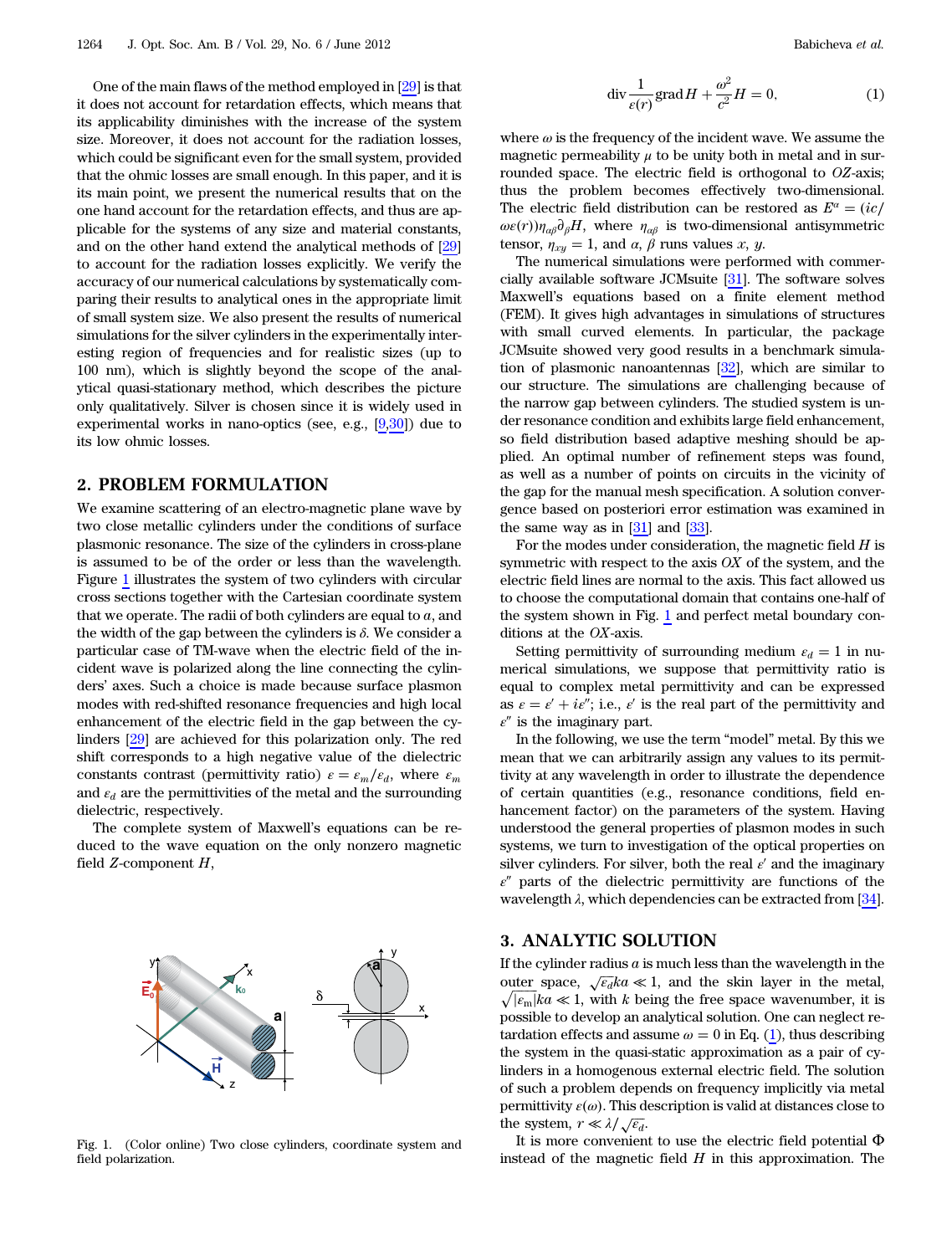<span id="page-2-0"></span>electric field is  $E = -\text{grad}\Phi$  in the case. The reason is that the qualitative physical picture of the surface plasmon oscillations has clear explanation in terms of the potential <sup>Φ</sup>. Maxwell'<sup>s</sup> equations are reduced to quasi-static equation

$$
\operatorname{div}(\varepsilon(r)\operatorname{grad}\Phi) = 0 \tag{2}
$$

in the vicinity of the cylinders. Equation  $(2)$  reduces to the Laplace equation inside and outside the cylinders:  $\Delta \Phi = 0$ . The boundary conditions are the continuity of the potential and normal component of the electric displacement  $\varepsilon(r)\partial_n\Phi$ . The potential should tend to unperturbed external field potential far from the system; thus  $\Phi \to -E_0y$  when  $r \gg a$ , where  $E_0$  is the electric field of the incident wave. Note here that the symmetry of the external field potential  $-E_0y$  in respect to OXZ-plane corresponds to the symmetry of potential in surface plasmons, which are realized at high negative permittivity ratio ε.

Equation ([2](#page-2-0)) does not explicitly contain dependence on the frequency. The dependence of the scattering properties of the system stems from the dependence of the metal permittivity on the frequency. Thus, the most dependencies presented in this paper are given in terms of the real part  $\varepsilon'$  of the metal permittivity. Knowing dispersion of permittivity for a given metal, one can rewrite all the dependencies in terms of frequency. Here we note that the plots are not changed dramatically in this case, since the dependence of the metal permittivity is usually monotonic in the frequency domain under consideration.

<span id="page-2-1"></span>In order to solve the above stated problem, we use the so-called bipolar coordinates system: two dimensionless coordinates  $\xi$  and  $\eta$  are related to the Cartesian coordinates as follows:

$$
x = \frac{a \sinh \xi_0 \sin \eta}{\cosh \xi - \cos \eta}; \qquad y = \frac{a \sinh \xi_0 \sinh \xi}{\cosh \xi - \cos \eta}. \tag{3}
$$

The lines  $\xi = \pm$ const are the pairs of circles situated symmetrically in respect to  $OX$ -axis (see Fig. [1\)](#page-1-0). By definition,  $\xi_0$  corresponds to the cylinder surfaces; that is,  $\sinh^2(\xi_0/2) = \delta/(4a)$ . Reference system transformation [\(3\)](#page-2-1) is a conformal map. The Laplace operator in bipolar coordinates is given by the following expression:

$$
\nabla^2 \equiv \frac{1}{h^2(\xi, \eta)} \left( \frac{\partial^2}{\partial \xi^2} + \frac{\partial^2}{\partial \eta^2} \right),\tag{4}
$$

where  $h = a \sinh \xi_0 / (\cosh \xi - \cos \eta)$  is the scaling function.

The partial solutions of the Laplace equation can be written as  $e^{\pm n\xi}$  cos  $n\eta$  or  $e^{\pm n\xi}$  sin  $n\eta$  in separated variables. In order to solve the problem of two cylinders in the external field, one has to expand the potential in terms of these partial solutions. Using the symmetry, we can write

<span id="page-2-3"></span>
$$
\Phi^{\text{in}} = E_0 a \sum_0^{\infty} A_n e^{-n\xi} \cos n\eta; \qquad \xi > 0,
$$
 (5)

$$
\Phi^{\text{out,ind}} = E_0 a \sum_{1}^{\infty} B_n \sinh n\xi \cos n\eta, \tag{6}
$$

where  $\Phi^{\text{in}}$  is the potential inside the cylinders and  $\Phi^{\text{out,ind}}$ is the induced part of the potential outside the cylinders.

Coefficients  $A_n$  and  $B_n$  are to be found from the boundary conditions.

Now let us expand the potential of the external field  $\Phi_0 \equiv$  $-E_0y$  in terms of partial solutions of the Laplace equation. Simple but cumbersome calculations give

$$
\Phi_0 = -\text{sign}\xi E_0 a \sinh \xi_0 \left(\sum_{n=1}^{+\infty} 2e^{-n|\xi|} \cos n\eta + 1\right). \tag{7}
$$

<span id="page-2-2"></span>The solution of the problem can be written explicitly  $(n \geq 1)$ 

$$
B_n = -\frac{2 \sinh \xi_0 (1 - \varepsilon) e^{-n\xi_0}}{\sinh n\xi_0 (\varepsilon + \coth n\xi_0)}, \qquad A_n
$$
  
= 
$$
-\frac{2 \sinh \xi_0 e^{n\xi_0}}{\sinh n\xi_0 (\varepsilon + \coth n\xi_0)}.
$$
 (8)

For  $n = 0$ , the coefficients  $B_0 = 0$ ,  $A_0 = -\sinh \xi_0$ .

<span id="page-2-4"></span>It follows from Eq.  $(8)$  $(8)$  $(8)$  that the resonance occurs when permittivity contrast  $\varepsilon$  takes values

$$
\varepsilon_n = -\coth n\xi_0. \tag{9}
$$

Expression  $(6)$  $(6)$  $(6)$  allows one to calculate the amplitude of the electric field. Explicit expression for electric field components reads

$$
E_x^{\text{ind}} = (\sinh \xi \sin \eta \frac{\partial}{\partial \xi} - \left(1 - \cosh \xi \cos \eta \right) \frac{\partial}{\partial \eta} \frac{\Phi^{\text{ind,out}}}{a \sinh \xi_0},\tag{10}
$$

$$
E_y^{\text{ind}} = -\left((1 - \cosh \xi \cos \eta) \frac{\partial}{\partial \xi} + \sinh \xi \sin \eta \frac{\partial}{\partial \eta}\right) \frac{\Phi^{\text{ind,out}}}{a \sinh \xi_0}.
$$
\n(11)

In what follows, we use these expressions to evaluate the electric field spatial distribution in the vicinity of the cylinders.

### 4. RESULTS FOR THE LIMIT OF CLOSE CYLINDERS

In this section, we analyze the limit of two close cylinders, when the width  $\delta$  of the gap between the cylinders is small compared to the cylinder radius  $a$ ; i.e.,  $\delta \ll a$ . The condition means that the dimensionless parameter  $\xi_0 \approx \sqrt{\delta/a} \ll 1$  in Eq. [\(3\)](#page-2-1).

<span id="page-2-5"></span>The resonance condition [\(9\)](#page-2-4) becomes

$$
\varepsilon_{\rm res} = -\frac{1}{n}\sqrt{a/\delta} \tag{12}
$$

with the limit  $n \lesssim \sqrt{a/\delta}$ . The result can be qualitatively explained as follows. The resonance condition enables the existence of standing surface plasmon waves in the flat region of the gap, which has the approximate length  $\sim \sqrt{a\delta}$  [[19\]](#page-6-13). This is a general point, which is valid in the case of two close metal spheres as well  $[26,27]$  $[26,27]$  $[26,27]$ . Expression  $(12)$  $(12)$  is valid until the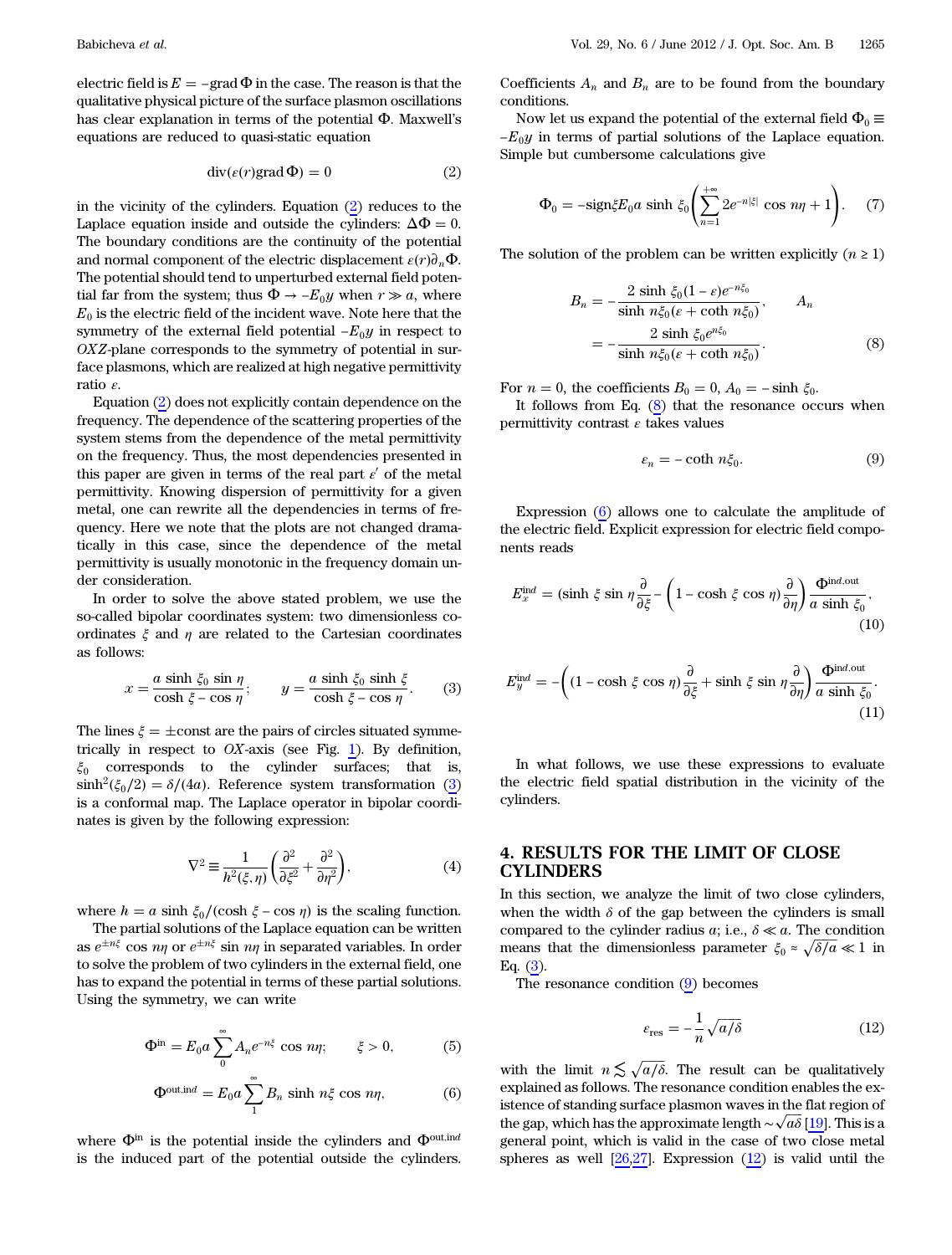retardation effects become important at the scale  $\sim$   $\sqrt{a\delta}$ ; thus the applicability condition is  $\sqrt{\varepsilon_m}k\sqrt{a\delta} \ll 1$ .

Numerical simulations results for positions of the resonances are shown on Fig. [2](#page-3-0) for two different levels of ohmic losses in metal. One can see maxima, which correspond to the resonances [\(9\)](#page-2-4). The dependence of the position of the first resonance on the geometrical parameters of the system is plotted on Fig. <u>3</u>; expression coth  $\xi_0$  tends to  $(a/\delta)^{1/2}$  at small gap width.

We performed numerical simulations for silver cylinders using experimental values of permittivity [\[34\]](#page-6-28) for silver. We chose the size of the system to be close and slightly below that experimentally achieved (see, e.g., [\[3\]](#page-6-0)). Resonance permittivity (its real part) ratio as the function of geometrical parameters of the system is plotted in Fig. [3.](#page-3-1) Electric field enhancement in the center of the gap between the cylinders as a function of incident wavelength is plotted in Figs. [4](#page-3-2) and [5](#page-4-0). In Fig. [4](#page-3-2), all curves correspond to the same value of the gap width  $\delta = 3$  nm. In Fig.  $\frac{5}{9}$  $\frac{5}{9}$  $\frac{5}{9}$ , all curves excepting that for  $a = 15$  nm,  $\delta = 1$  nm correspond to the same value of the ratio  $\delta/a = 0$ , 1. When comparing the plots from these figures with Fig. [2,](#page-3-0) one should bear in mind that the absolute value of the real part  $|\varepsilon'|$  of the dielectric permittivity of silver is a monotonically increasing function of the wavelength λ. One can see that at most only the first two distinct resonance peaks can be observed for silver cylinders, due to the presence of ohmic losses that lead to broadening and overlapping of all the rest peaks. Total losses increase with the size of the system, due to increased radiation intensity. In Fig. [5,](#page-4-0) the local minimum near 430 nm and 400 nm of the enhancement factor in the case of cylinders with radii 100 nm and 200 nm, correspondingly, should be ascribed to retardation effects. The same concerns the local minimum near 500 nm for the curve corresponding to  $a = 120$  nm in Fig. [4](#page-3-2). For thinner cylinders, retardation does not lead to any qualitative effects. In fact, the form of the curve  $E_c^2/E_0^2$  as a function of  $\lambda$  is independent of the absolute values of the cylinder radii  $a$  and the gap thickness  $\delta$  in the quasi-static limit. It is a function of the ratio  $a/\delta$ (or the parameter  $\xi_0$ ) only. This can be perceived from the general properties of the Laplace equation, which solutions do not change after rescaling of the whole system. The curves are shifted to lower values of  $E_c^2/E_0^2$  for large values of the

<span id="page-3-0"></span>

Fig. 2. Numerical simulation results for electric field enhancement in the center of the gap between the cylinders as a function of real part  $\varepsilon'$ of model metal permittivity. The wavelength is  $\lambda = 2 \mu m$ , the radius of the cylinders is  $a = 50$  nm, and the gap width is  $\delta = 2$  nm.

<span id="page-3-1"></span>

Fig. 3. Value of real part of permittivity  $\varepsilon$  as a function of affinity of the cylinders for main resonance,  $n = 1$ . It was taken  $a = 50$  nm,  $\varepsilon'' = 0.6$ , and  $\lambda = 2 \mu m$  in numerical simulations for model metal. For silver,  $a = 15$  nm was taken.

cylinders' radii due to radiation losses, the relative importance of which decreases with the wavelength  $\lambda$  [see Eq. ([17\)](#page-5-2) below].

Now let us examine in detail the enhancement of the electric field in the gap when the real part of permittivity contrast  $\varepsilon'$  is close to the first resonance position  $\varepsilon_1 = -\sqrt{a/\delta}$ . One can see that in the vicinity of the resonance, the contribution from the first harmonics in Eq.  $(6)$  $(6)$  $(6)$  is much larger than those from all the rest. It follows from the symmetry of the problem that electric field on the OXZ-plane is directed normal to the plane and is equal to

<span id="page-3-3"></span>
$$
E_y = \frac{4(a/\delta)E_0}{\varepsilon - \varepsilon_1} \frac{x^2/a\delta - 1}{((x^2/a\delta)^2 + 1)^2},
$$
(13)

where we have taken into account the fact that  $\delta \ll a$ . This expression is valid provided  $kx \ll 1$ . Electric field changes its sign at  $x = l$ , where

$$
l = \sqrt{a\delta},\tag{14}
$$

and this length should be interpreted as the mode size, i.e., wavelength of plasmon in flat dielectric gap with thickness  $\delta$  between two bulk metal media [[19\]](#page-6-13).

<span id="page-3-2"></span>

Fig. 4. (Color online) Numerical simulation results for electric field enhancement in the center of the gap for silver cylinders as a function of wavelength for constant width gap  $\delta = 3$  nm. Compare with Fig. [2](#page-3-0).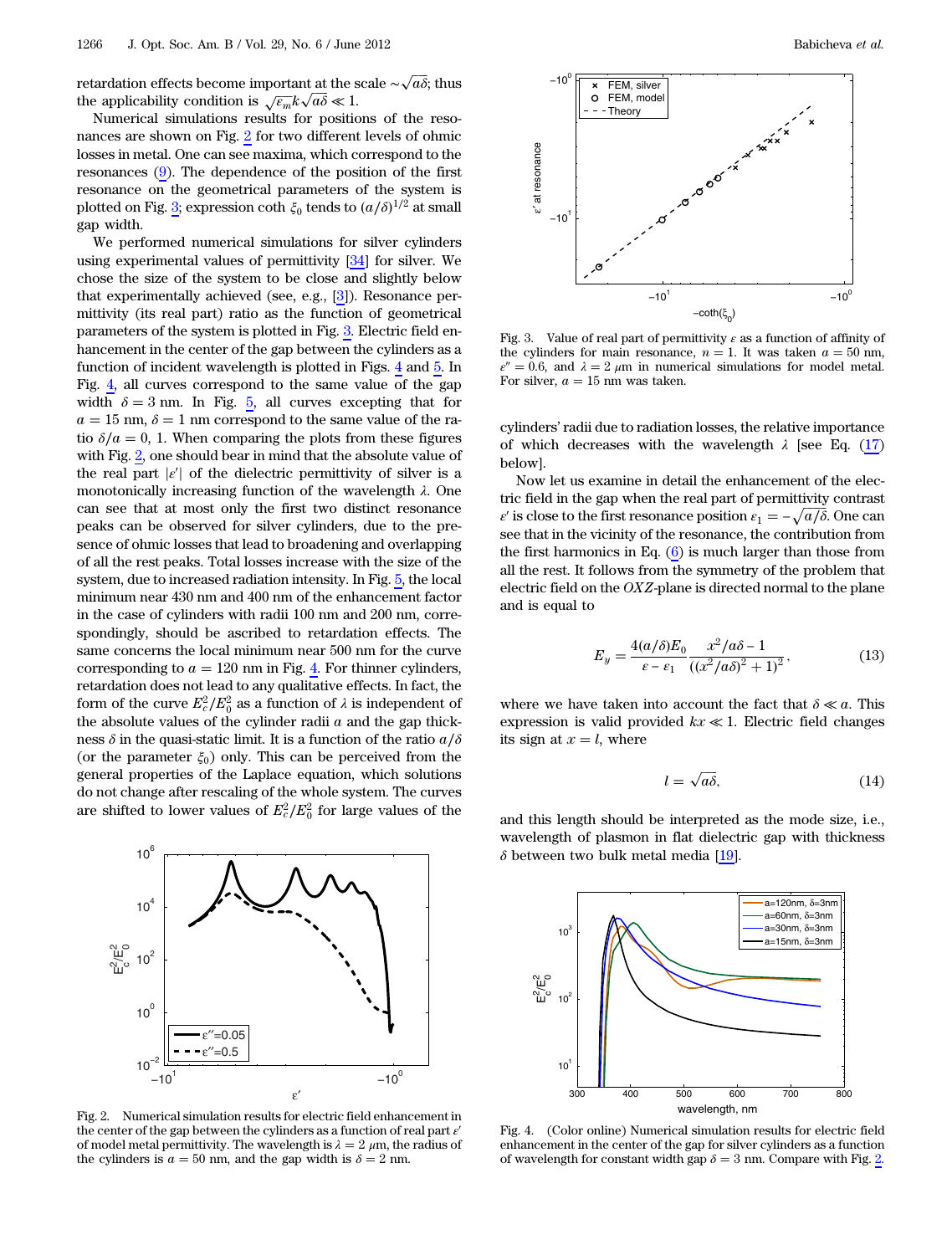<span id="page-4-0"></span>

Fig. 5. (Color online) Numerical simulations results for electric field enhancement in the center of the gap for silver cylinders as a function of wavelength for constant ratio  $a/\delta = 10$  (solid lines). Dashed line is given for comparison and corresponds to different ratio  $a/\delta = 15$ . Compare with Fig. [2](#page-3-0).

Numerical simulation results for the mode size as a function of geometrical parameters of the system are shown in Fig. [6.](#page-4-1) The expression  $(15)$  $(15)$  is consistent with our qualitative explanation  $(12)$  $(12)$  and is valid under the same condition  $\sqrt{\varepsilon_m} k \sqrt{a\delta} \ll 1.$ 

<span id="page-4-2"></span>It follows from Eq.  $(13)$  $(13)$  that the field at the center of the gap is

$$
E_c = -\frac{4}{\sinh^2 \xi_0} \frac{E_c}{\epsilon - \epsilon_1} = -\frac{4a}{\delta} \frac{E_0}{\epsilon - \epsilon_1}.
$$
 (15)

The first representation in Eq.  $(15)$  $(15)$  is written for general case, whereas the second one is valid for the limit of closely located cylinders. At the resonance, i.e., real part  $\varepsilon' = \varepsilon_1$ , Eq. [\(15](#page-4-2)) is reduced to  $E_c = -4E_0(a/\delta)/\varepsilon^{\prime\prime}$ . The field enhancement  $\overline{\text{at}}$  the resonance as a function of imaginary part of the permittivity contrast is shown in Fig. [7](#page-4-3). The deviation of the enhancement factor in numerical simulations from the analytical prediction ([15](#page-4-2)) at small  $\varepsilon$ <sup>*''*</sup> is due to radiation losses that become important for these values of  $\varepsilon$ ", whereas law ([15\)](#page-4-2) accounts for ohmic losses in metal only. The radiation losses are determined mainly by the dipole radiation, since the size of the system is much less than the wavelength. The dipole moment of the

<span id="page-4-1"></span>

Fig. 6. Dependence of mode size on geometrical parameters, for  $\lambda = 2 \mu m$ ,  $\varepsilon'' = 0.6$ ,  $a = 30 \text{ nm}$ . Deviation from the dashed line corre-sponding to law [\(16](#page-4-5)) at large  $\delta$  is due to contribution from nonresonance harmonics in expansion  $(12)$  $(12)$ .

<span id="page-4-3"></span>

Fig. 7. Dependence of electric field enhancement on imaginary part  $\varepsilon$ " of model metal permittivity in the first resonance. The wavelength is  $\lambda = 2 \mu$ m, the radius of the cylinders is  $a = 50$  nm, and the gap width is  $\delta = 1$  nm. The dotted line corresponds to law ([17\)](#page-5-2) at resonance in the pure quasi-static limit, and the dashed line accounts for radiative losses, which are given by Eq. [\(17](#page-5-2)).

system (per unit length)  $d \sim a \delta E_c$  can be extracted from far asymptotics of the electric field [\(13](#page-3-3)). Radiation losses per unit length can be estimated as  $I \sim \omega^3 d^2/c^2$ . The ohmic losses in metal can be estimated by multiplying the dissipation ratio per unit volume  $\sim \varepsilon'' (E_c/\varepsilon')^2$  by the volume, occupied by the field ∼aδ. Thus the dissipation rate (per unit length of cylinders) is estimated as  $Q \sim \varepsilon'' E_c^2 \delta^2$ . Expression ([15\)](#page-4-2) is valid provided  $I \ll Q$ , that is while  $\varepsilon'' \gg (ka)^2$ .

The field enhancement at the resonance in the gap between the cylinders as a function of geometrical parameters is plotted in Fig. [8.](#page-4-4) For model metal, we assume a wavelength of  $\lambda = \mu m$ , which means that the radiation losses are small compared to the ohmic ones. For silver cylinders, the deviation of the enhancement factor from law  $(15)$  $(15)$  is substantial. This is due to the fact that wavelength at the resonance frequency is not well above the size of the system.

<span id="page-4-5"></span>At scales  $x \gg \sqrt{a\delta}$ , expression ([13\)](#page-3-3) gives the quadratic decay law of the electric field as a function of coordinate



<span id="page-4-4"></span>

Fig. 8. Dependence of field enhancement factor in resonance on geometrical parameters. It was taken  $a = 30$  nm,  $\varepsilon'' = 0.6$ , and  $\lambda = 2 \mu m$ in numerical simulations for model metal. For silver,  $a = 15$  nm was taken. Dashed lines correspond to theory prediction [\(17](#page-5-2)) without taking into consideration radiation losses; the solid line takes the losses into account [see Eq. ([17\)](#page-5-2)].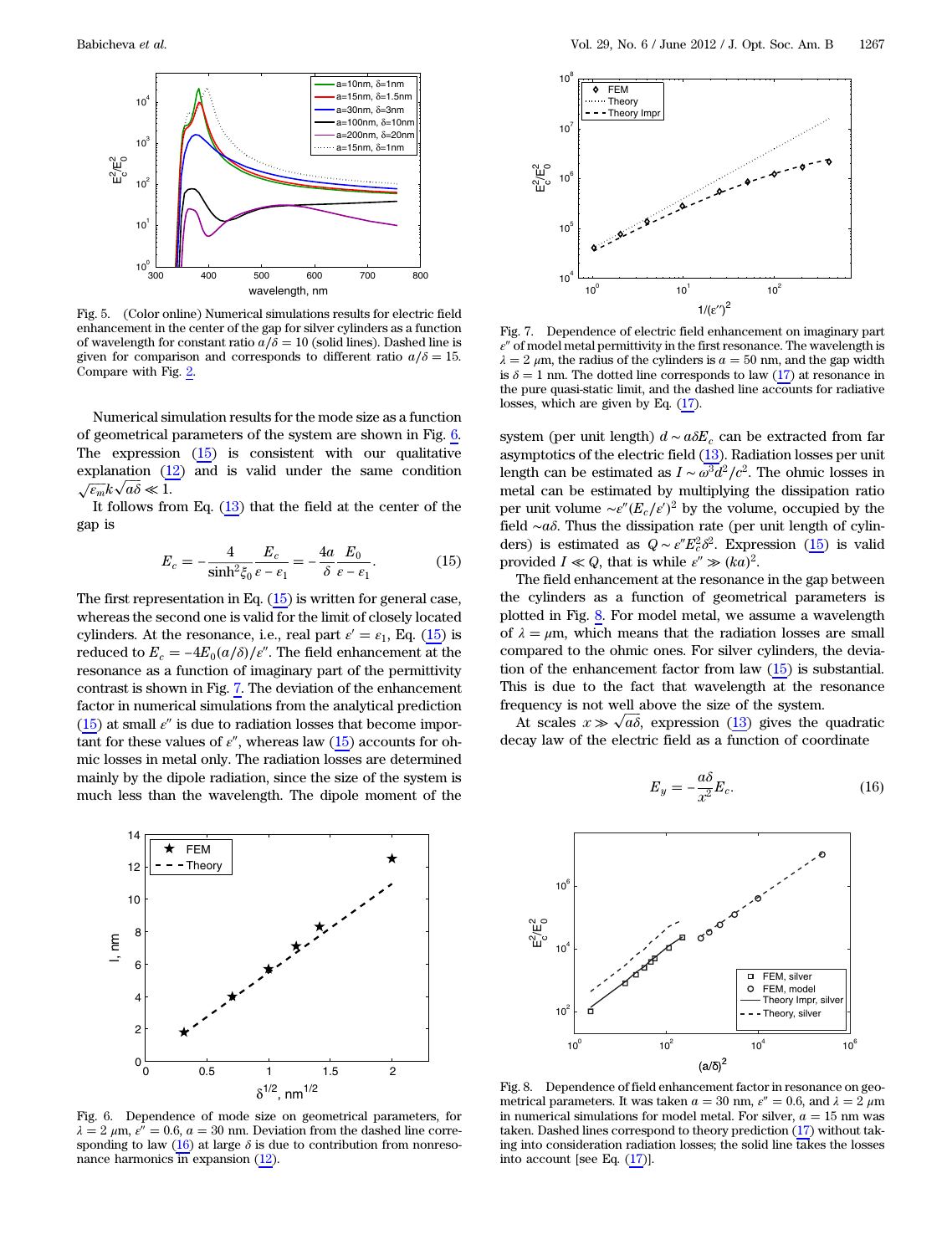The qualitative explanation of this law for scales  $\sqrt{a\delta} \ll x \ll$ a is as follows. The potential difference  $\Delta\Phi$  between the surfaces of the cylinders is constant at the scales, since the surface plasmon wavelength in the gap of thickness  $y$  is much larger than the typical x. Thus  $E_y = \Delta \Phi / \Delta y$ , where  $\Delta y \approx$  $x^2/a$  is the gap width at given x. The potential difference can be related to the electric field strength  $E_c$  at the center of the gap through the condition that the full surface charge on each cylinder is zero. The surface charge has different signs inside the flat region at distances  $x < l$  and outside the region (the size of the mode). The electric field can be assumed to be uniform in Y-direction across the gap; thus  $E_c l \sim -\int_l^a dx \Delta \Phi / \Delta y$ . The value of this integral is mostly formed at lower limit, and finally one finds  $\Delta \Phi \sim -E_c \delta$ . To check the decay law ([16\)](#page-4-5) in numerical experiment, we chose an extremely small value of the gap to provide a large difference between scales  $l$  and  $a$ ; the result is presented in Fig. [9.](#page-5-3)

Decaying law [\(16](#page-4-5)) for larger scales,  $x \gg a$ , corresponds to field of dipole  $d = -2a^2 E_0/(\varepsilon - \varepsilon_1)$ ; the asymptotics is valid for any value of the ratio  $\delta/a$ . Note that the dipole moment is formed at scales  $x \sim a$ , and the minor part of the total surface charge is involved in the process. In fact, the dipole moment can be estimated as the integral over the region  $l \ll x \ll a$ ,  $d \sim \int dx \Delta \Phi$ . The integral is formed at distances  $x \sim a$ , where only the small part  $\sqrt{\delta/a}$  of surface charge is located. The inner region does not give feasible contribution in  $d$  due to the small charge separation length.

One can improve Eq.  $(15)$  $(15)$  by taking into account the radiation losses. As a result, the resonance value of dielectric permittivity  $\varepsilon_1$  [Eq. [\(9\)](#page-2-4)] achieves imaginary negative contribution  $i\varepsilon_1'', \varepsilon_1'' < 0$ . The correction can be extracted from the condition that dipole radiation is equal to power supplied to the system from the external electric field provided Ohmic losses are zero,  $I = W$ . The intensity of the radiation is  $I = (\pi c k^3)$ 4) $|d^2|$ , and the power supplied to the system is  $W = \omega E_0 \text{Im}[d]/$ 2, where  $E_0$  is assumed to be real, and Im[d] is the imaginary part of the dipole moment induced in the system. At resonance conditions, the dipole moment is pure imaginary; thus we find  $d = \frac{2i}{\pi}E_0/k^2$ . Comparing the result with Eq. [\(15](#page-4-2)), we obtain



<span id="page-5-3"></span><span id="page-5-2"></span>

Fig. 9. Field spatial dependence on the middle line between the cylinders. Parameters are  $a = 30$  nm,  $\delta = 0.1$  nm,  $\varepsilon' = -17.4$ ,  $\varepsilon'' = 0.6$ ,  $\lambda = 2 \mu$ m. Dashed line is asymptotics  $E \propto 1/x^2$ ; see Eq. [\(16](#page-4-5)).

where  $\varepsilon_1'$  should be determined from Eq. ([9](#page-2-4)). The correction is valid if  $(ka)^2 \ll 1$  and is applicable for the arbitrary ratio of cylinders' radii and the intercylinder distance, including the case when  $\delta \sim a$ . In Figs. [7](#page-4-3) and [9,](#page-5-3) theoretical curves that take into account the radiation correction [\(17](#page-5-2)) are presented. The curves fit numerical data quite well; thus the deviation of the data curve from the theoretical prediction  $[Eq. (15)]$  $[Eq. (15)]$  $[Eq. (15)]$  with pure real  $\varepsilon_1$  should be assigned just to unaccounted radiation losses.

## 5. CONCLUSION

We have numerically investigated the distribution of the electro-magnetic field induced by the incident plane wave near a system of two closed parallel metallic cylinders of nanoscale dimensions modeled by Maxwell's equations. The comparison of the results of the numerical simulation with the analytical solution for the plasmon modes in the system governed by Maxwell's equations in the quasi-static limit showed agreement between these two approaches.

The position of the resonance is determined by the geometrical characteristics of the gap between the cylinders. Resonance corresponds to the existence of the standing wave inside the almost flat part of the gap, which can be thought of as a plane metal-dielectric-metal structure. Since the wavelength of the plasmon depends on its frequency (through permittivity of metal), there exist a set of resonance frequencies corresponding to the set of standing modes in the gap. Comparison with numerical simulations gives a good agreement, since the dimension of the gap is smaller than the size of the metallic granules, and the quasi-static approximation used in the analytical theory has high accuracy.

The analytically obtained [[29\]](#page-6-22) field enhancement factor in the center of the gap for the first resonance has also good agreement with that obtained numerically. It is determined both by ohmic losses in the metal and by radiative losses, with relative importance of the latter rising with the size of the system. We assumed the radii of the cylinders to be of the order of 100 nm, which is implemented in experiments [\[3\]](#page-6-0). The skin layer depth in metal is of the same order; thus the quasi-static approximation has some deviations from the exact solution of the Maxwell's equations.

Finally, we studied the dependence of the field enhancement for the case of silver cylinders with permittivity taken from experimental data. Our numerical simulations for such systems showed that only the ohmic losses are reasonable, and only the first two resonances can be really observed.

## ACKNOWLEDGMENTS

The authors thank V. V. Lebedev and I. R. Gabitov for fruitful discussions and Lin Zschiedrich for assistance with numerical simulations. The work is partially supported by the Russian Federal Targeted Programs "S&S-PPIR" and "I&DPFS&T" and the German Academic Exchange Service (DAAD).

#### <span id="page-5-0"></span>REFERENCES

- 1. M. Suzuki, A. Takada, T. Yamada, T. Hayasaka, K. Sasaki, E. Takahashi, and S. Kumagai, "Low-reflective wire-grid polarizers with absorptive interference overlayers," Nanotechnology <sup>21</sup>, 175604 (2010).
- <span id="page-5-1"></span>2. Y. Ekinci, H. H. Solak, C. David, and H. Sigg, "Bilayer Al wire-grids as broadband and high-performance polarizers,' Opt. Express <sup>14</sup>, 2323–2334 (2006).